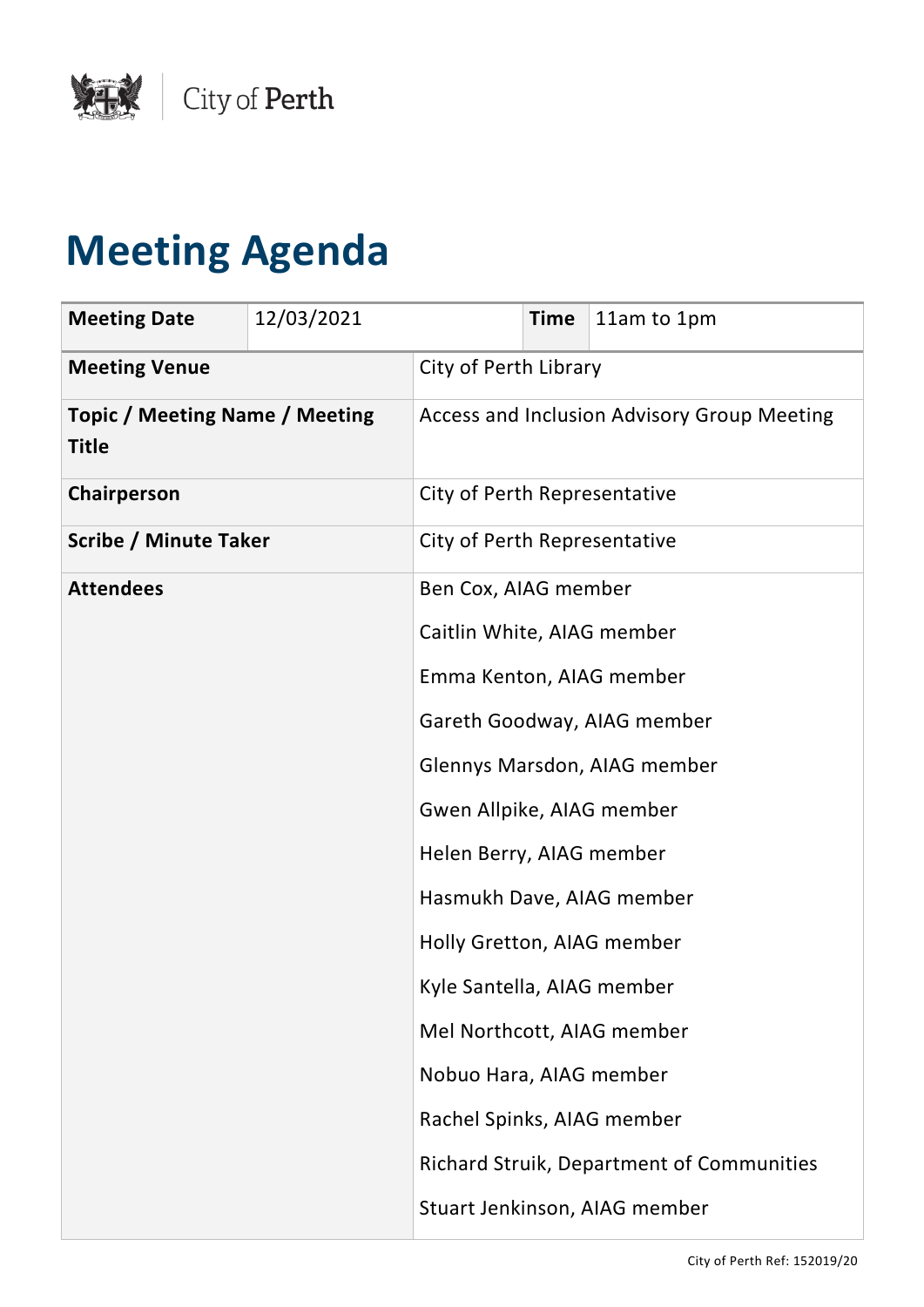| <b>Apologies</b>    | Adam Kinnest, AIAG member           |
|---------------------|-------------------------------------|
|                     | Bradley Bishop, AIAG member         |
|                     | Cara Philpot - AIAG member          |
|                     | David Vosnacos, AIAG member         |
|                     | Elena Bredemeyer, AIAG member       |
| <b>Interpreters</b> | Tahlicia Osei Poku - Access Plus WA |
| <b>Guests</b>       | Natalie Turner - City of Cockburn   |

## **Agenda Items**

| 1. | <b>Welcome, Acknowledgement to Country</b>              | 11.00 |
|----|---------------------------------------------------------|-------|
|    |                                                         |       |
| 2. | Follow up of actions from January meeting               | 11.30 |
|    |                                                         |       |
| 3. | <b>Agenda Items for Discussion</b>                      |       |
|    | 3.1 April School Holidays and Wellington Square Launch  | 11.35 |
|    | City of Perth Representative                            |       |
|    |                                                         |       |
|    | 3.2 Wellington Square Activation Action Plan Engagement | 12.00 |
|    | City of Perth Representative                            |       |
|    |                                                         |       |
| 4. | Lunch                                                   | 12.10 |
|    |                                                         |       |
| 5. | <b>Agenda Items for Discussion (continued)</b>          |       |
|    | 5.1 ACROD Parking                                       | 12.20 |
|    | City of Perth Representative                            |       |
|    |                                                         |       |